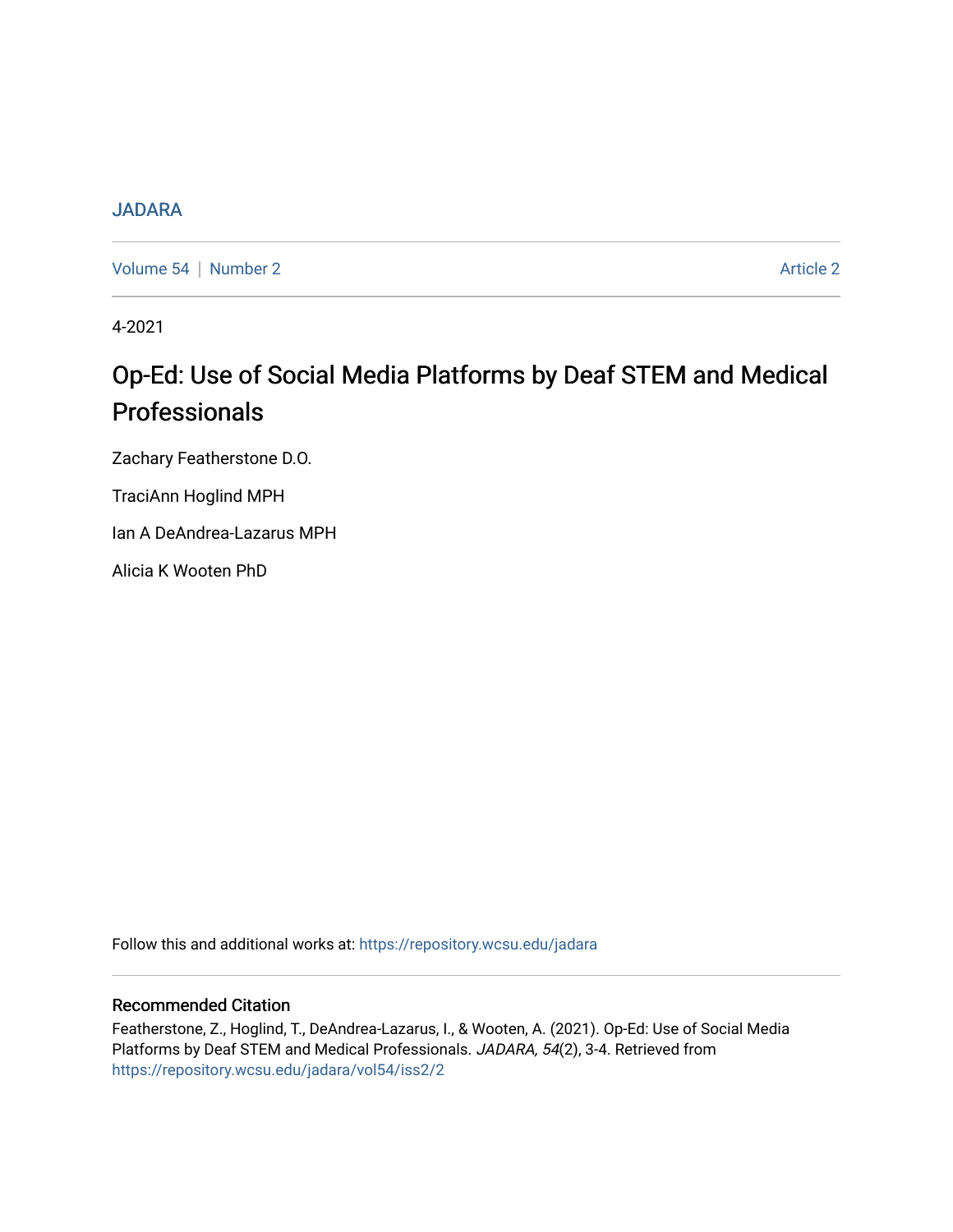## **Op-Ed: Use of Social Media Platforms by Deaf STEM and Medical Professionals**

Authors: Featherstone, Zachary D.O., Hoglind, TraciAnn, MPH, DeAndrea-Lazarus, Ian A, MPH, Wooten, Alicia K, PhD

At the beginning of 2020, the SARS-CoV-2 virus — also known as the coronavirus-19 or COVID-19, was creeping toward the United States. Misinformation was rampant, especially on social media. This "infodemic" was widespread, with many questions and unknowns. Amidst so much speculation, factual information (e.g., World Health Federation, Centers for Disease Control and Prevention, White House, and many other top medical organizations) was made available to many, except one unique population. COVID-19 resources and information in American Sign Language (ASL) for the Deaf and Hard of Hearing (D/HH) population were scarce. The D/HH population also faced barriers in hospital accessibility, understanding proper isolation and hygiene measures, communication within a face-mask environment, knowing and recognizing COVID-19 symptoms and causes, among many other challenges .

In March 2020, the D/HH community was left without access to information when the pandemic struck the United States in full force. To combat this issue, the D/HH community, including D/HH individuals and ASL interpreters, came together and created many videos and accessible resources. However, this presented a time-tested challenge that has existed for many years within the D/HH community: How do we ensure that the information shared is correct and conceptually accurate? How do we deliver the same level of high-quality information coming from science organizations in a way that makes it accessible to many deaf people given that access to foundational science education has historically been limited?"

The number of D/HH individuals with expertise in the medical, science, and public health fields has grown, but continues to be limited. A few individuals with relevant training began to share COVID-19 information in ASL, information that was conceptually accurate and fact-based. More importantly, this information was accessible to all age groups and all education levels via accessible social media platforms. They included Deaf in Scrubs, Atomic Hands, and Health Signs Center.

*Deaf in Scrubs* is a social media platform created by Dr. Zachary Featherstone, a Deaf pediatrician, and Ian DeAndrea-Lazarus, a Deaf medical and doctoral candidate. The goal of Deaf in Scrubs is to disseminate medically-relevant information in ASL, starting with COVID-19. Topics included but were not limited to COVID-19 infection mechanisms, viral transmission, virus effects on the lungs that can result in morbidity and mortality, comparing COVID-19 to influenza, the importance of face masks, flattening the curve, and the possibility of reinfection. Videos were disseminated on Facebook, Instagram, YouTube, Twitter, and [deafinscrubs.com.](http://deafinscrubs.com/) The most popular videos were about flattening the curve and face masks. Collaborations with ASL news media outlets resulted in a few jointly-released videos that were viewed by hundreds of thousands of people.

*Health Signs Center* is a nonprofit organization founded by TraciAnn Hoglind, a Deaf public health professional, with the mission of promoting accessible public health information for the